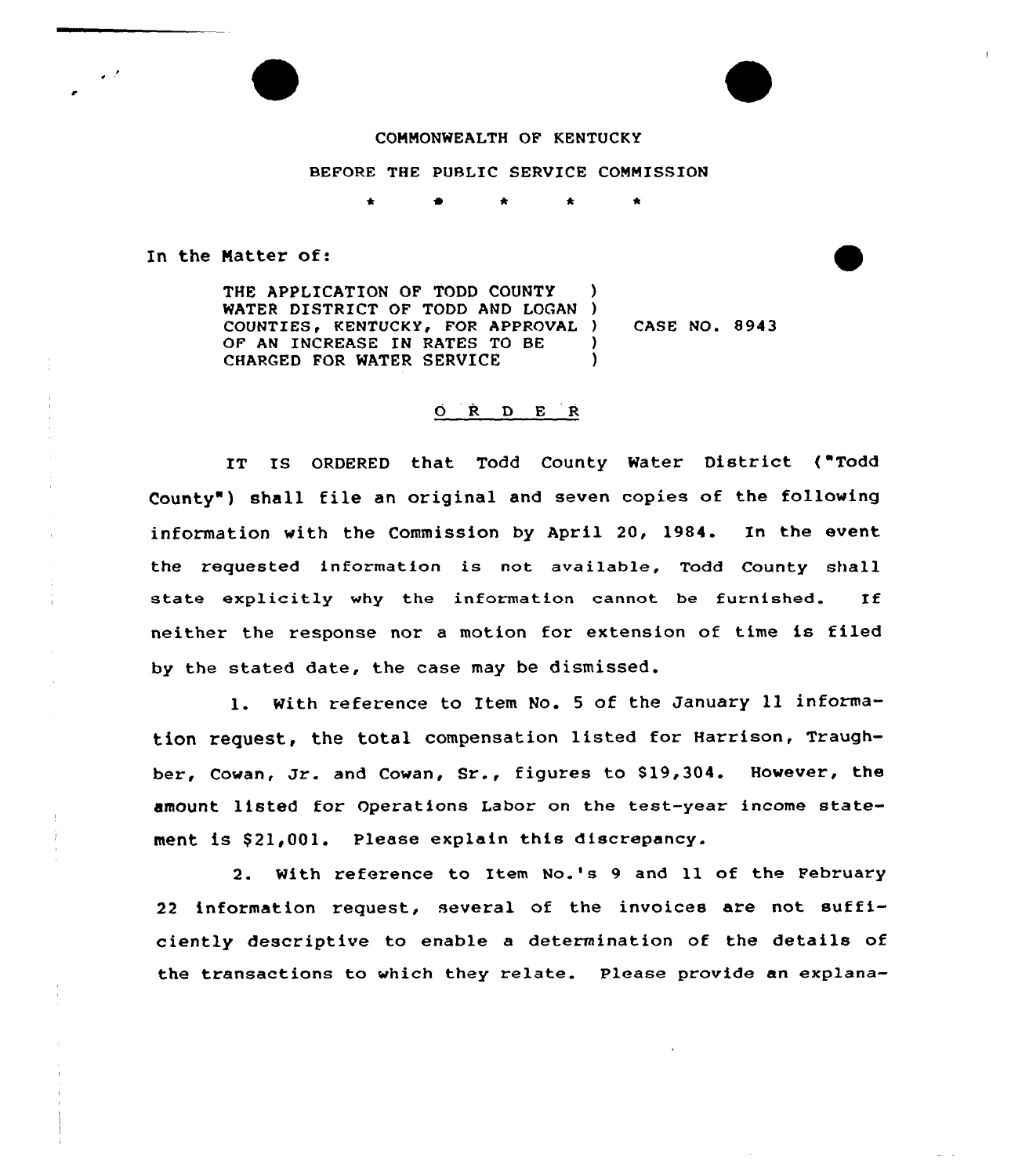tion of the transactions associated with the following check numbers. 1064, 1254, 1298, 1353, 1409, 1428, and 001 of the Mater Treatment Facility Reserve Account.

Also provide an explanation of the services provided by Wright's Backhoe Service paid for by the following check numbers: lOOA, 1223, 1261, 1309, 1374, 1423, and 1454.

Within the response to the above items, please include <sup>a</sup> listing of all materials and parts costing in excess of 825.

3. With reference to Item No.'s 13 and <sup>5</sup> of the January ll and February <sup>22</sup> information requests, respectively, the electric and telephone bills submitted in response to these items cannot be reconci1ed with the amount listed as Utilities Expense on the test-year income statement. Please provide a statement clarifying which electric and telephone bills are included in the test-year utilities expense account and an analysis reconciling them to the test-year amount. Also provide copies of all applicable rate schedules of pennyrile RECC in effect between July ll, <sup>1982</sup> and October 2, 1983.

4. With reference to Item No.'s 19 and <sup>4</sup> of the January ll and February 22 information requests, xespectively, the billings to Elkton cannot be reconciled with the amount listed on the test-year income statement. Please provide <sup>a</sup> listing of the bills included in this account and an analysis reconciling them with the "Industrial" Account on the test-year income statement. Also, in the billing for the reading date of September 5, 1982, why were no payments received for purchased water and the reserve fund2

 $-2-$ 

فتناصرهما المتناجب المتاريخ والمدارية